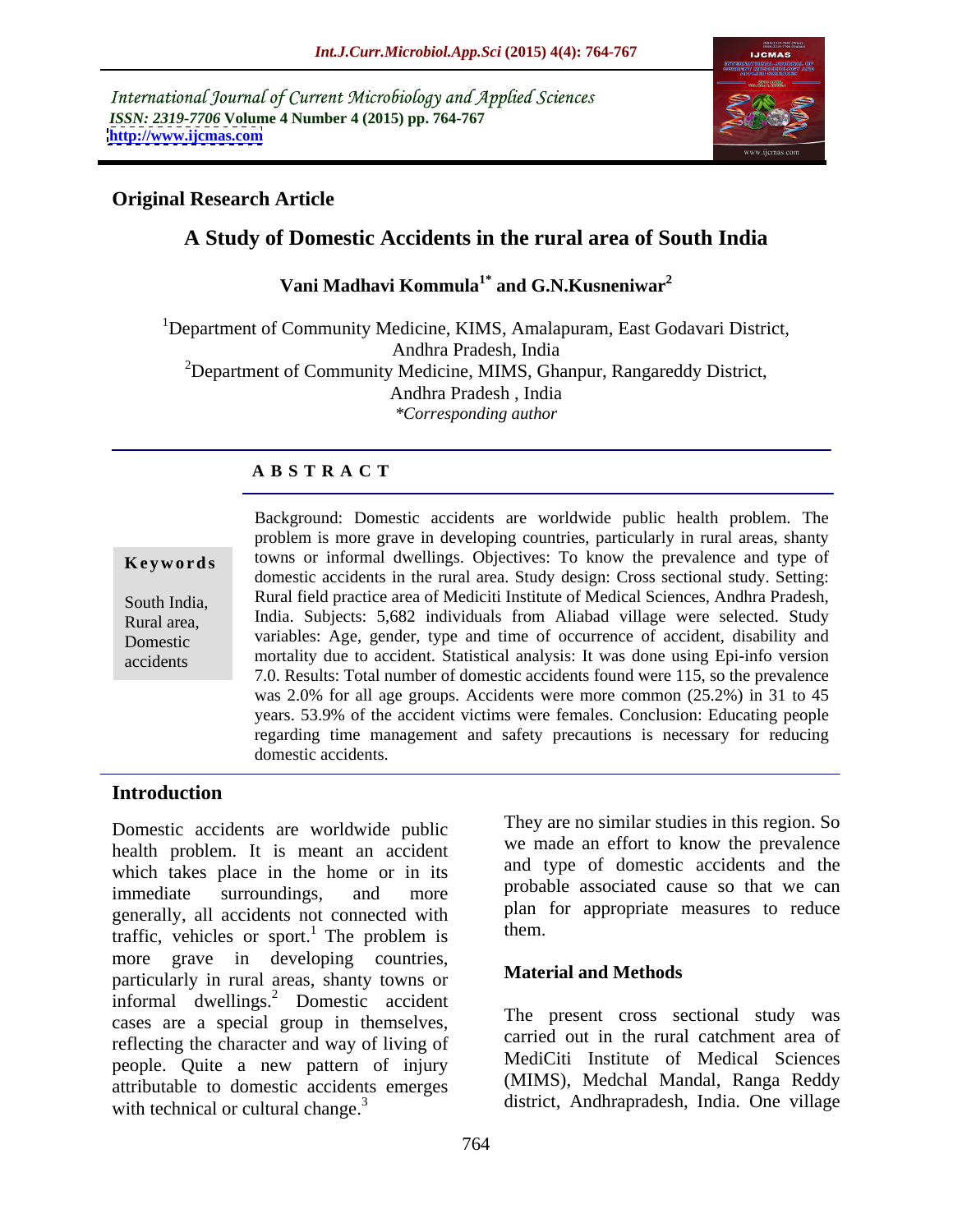Approval from the Institutional Ethics them one was died. Out of 23 burns cases 3 Committee was taken prior to the study were deep burns among them two died. So initiation. Written consent was taken from in our study the mortality rate was 2.6%. In the head of the family/ adult person whom Shiraj study they reported mortality rate of we have interviewed after explaining the  $1.3\%$ . objectives and procedure of the study. A pre tested, semi structured questionnaire was Age group wise domestic accidents were used to collect data on the background more common in 31-45years (25.2%), sex information, type and time of accident, wise among the accident victims females mortality and morbidity due to that in the were slightly more(53.9%) (Table 2). This last six months. The data was processed and may be due to compared to males females statistical analysis was done using Epi-info were more involved in the household work. version 7.0. The extended in the Hanief et al. reported similar findings.<sup>4</sup>

Study population was 5,682 among them majority were in the age group of 0-15 years (31.3%), gender wise 51.6% were males. Total no of accidents found were 115, so the Most of the accidents (73.6%) occurred in prevalence of domestic accidents for all age the morning and evening hours. Dinesh et al. groups was 2.0%. Similar findings were reported 46.4% accidents occurred during observed by Haniff et al.<sup>4</sup> Devroey et al. reported an incidence of  $2.7\%$  in their study reported an incidence of 2.7% in their study done in Belgium.<sup>5</sup> In contrast to this in a study in Karnataka they found prevalence of

(32.2%) followed by falls (26.9%). (Table 1) survey of the WHO regional office for Europe.<sup>7</sup> In other studies common accidents were falls in semi urban community of Gujarat  $71\%$ <sup>3</sup>, in the rural Karnataka  $43.2\%$ <sup>6</sup> Where as burns and sharp object

was selected from the catchment area i.e., injuries were most common type in Shiraz Aliabad which consists of 918 households study.<sup>8</sup> Chaurasia et al. observed higher and 5,796 individuals. Among them who proportion of burns and scalds in their ever were available at the time of visit and study.<sup>9</sup> Accidental poisoning was observed cosented were included in the study. in five children with kerosene and two with shampoo. Two cases of drowning among in our study the mortality rate was 2.6%. In 1.3%.<sup>8</sup>

**Results and Discussion** gender was found to be a significant Bhanderi et al. mentioned that female predictor of domestic accidents.<sup>3</sup> The falls were more commonly found in the above 60 yrs age group.

the morning hours.

In contrast to this in a Domestic accidents were found to be study in Karnataka they found prevalence of common in the middle aged females among 9.6% in the rural community.<sup>6</sup> them majority were working women. This Most common accidents reported were psychological stress. This is the area where injuries from sharp or pointed instruments we have to focus on counseling to all the Similar findings were observed in LARES regarding time management and safety may be due to multitasking, and family members. Educating people precautions is necessary.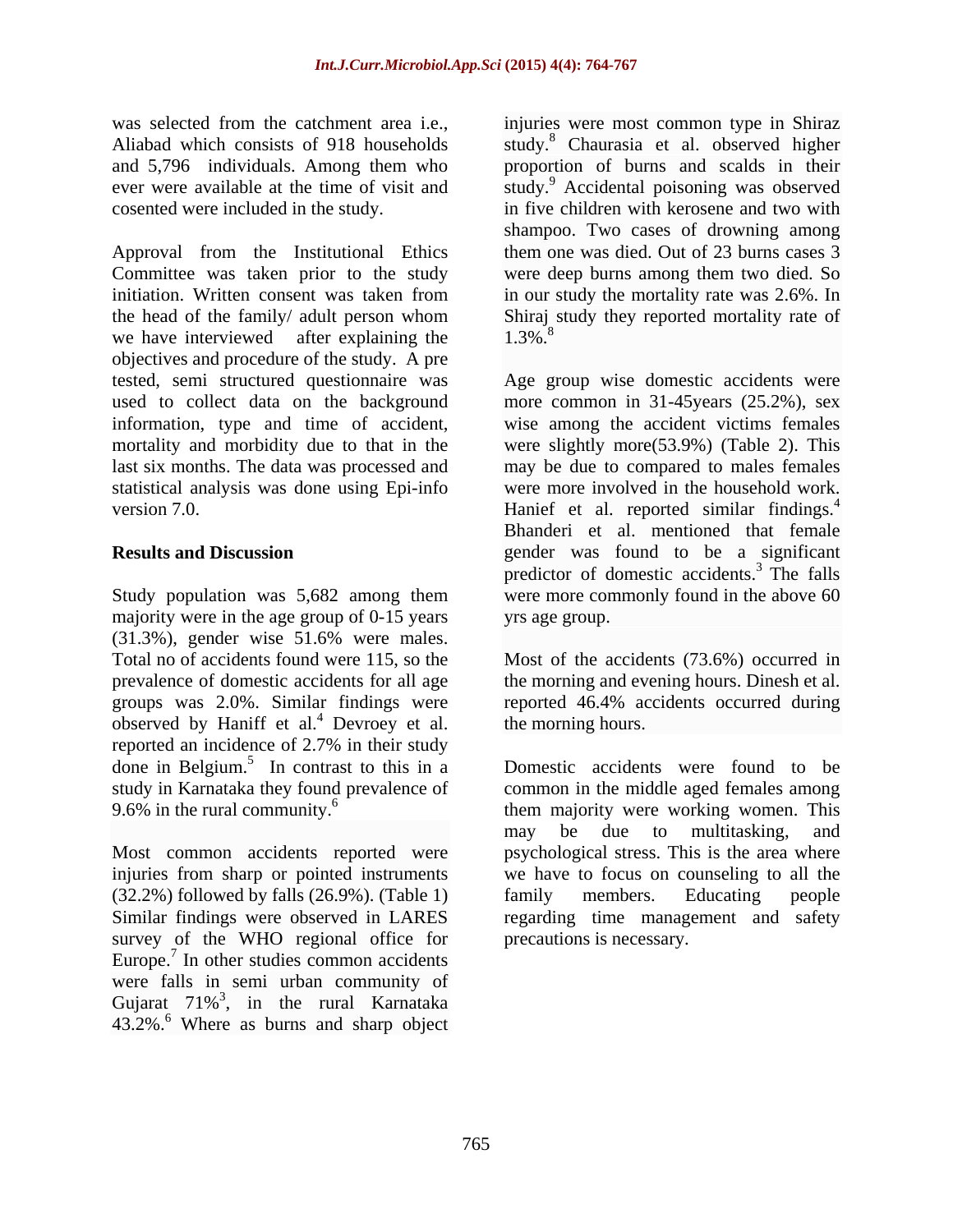### *Int.J.Curr.Microbiol.App.Sci* **(2015) 4(4): 764-767**

|                    | No. of cases |                                                                   |
|--------------------|--------------|-------------------------------------------------------------------|
| Type of accident   | $N = 115$    | Percentage                                                        |
| 1) Drowning        |              |                                                                   |
| $2)$ Burns         |              | $\cap$ $\cap$                                                     |
| 3) Poisoning       |              |                                                                   |
| 4) Falls           |              | 26.9                                                              |
| 5) Injuries        |              | 22.2<br>ے ۔ ب                                                     |
| 6) Bite of animals |              | 10 <sub>2</sub><br>$\overline{1}$ $\overline{2}$ , $\overline{4}$ |

**Table.1** Occurrence according to type of domestic accidents

| Table.2 Occurrence according to age and sex |  |
|---------------------------------------------|--|
|---------------------------------------------|--|

| Age (Years) | <b>Study population</b><br>$N = 5682$ | No. of cases<br>$N = 115$            | Percentage           |
|-------------|---------------------------------------|--------------------------------------|----------------------|
| $0 - 15$    | 1782                                  | 36                                   | 2.0                  |
| 16-30       | 1206                                  | $\overline{10}$                      |                      |
| $31 - 45$   | 1025                                  | $\Omega$<br>$\overline{\phantom{a}}$ | 2.8                  |
| $46 - 60$   | 902                                   |                                      |                      |
| > 61        | 767                                   |                                      | $\sim$ $\sim$<br>2.3 |
|             | $x^2 = 6.0525$                        | $p$ value = 0.1953                   |                      |
| <b>Sex</b>  |                                       |                                      |                      |
| Male        | 2932                                  |                                      |                      |
| Female      | 2750                                  | -62                                  |                      |
|             | $x^2 = 1.4290$                        | $p$ value = 0.1169                   |                      |

- 1) Park K. Non-communicable diseases. In
- 2) Galal S. Working with families to reduce East Mediterr Health J 1999; 5:572-582.
- 

**Acknowledgements CONSERVING CONSERVING CONTROLLER CONSERVING CONTROLLER CONSERVING CONTROLLER CONSERVING CONSERVING CONSERVING CONSERVING CONSERVING CONSERVING CONSERVING CONSERVING CONSERVING CONSERVING CONSERVING CONS** community. Indian journal of Community Medicine 2008;33:104-106.

- To all the interns who are posted in the 4) Haniff J, Aris T, Hairi F. Home injury in RHTC during the study period. Malaysia: Findings from the 1996 **References** 2000; 1:48-54. Malaysia: Findings from the 1996 NHMS.Malays J of Public Health Med 2000; 1:48-54.5) Devroey D, Van Casteren V. The
	- : Textbook of preventive and social down in Belgium. Int J Contr Saf Promot medicine.  $22^{nd}$  edition Jabalpur:  $2006; 13:200-2$ .  $\frac{nd}{d}$  edition Isbelsum 2006.12.200.2 edition Jabalpur: 2006; 13:200-2. incidence of home accidents is going 2006; 13:200-2.
- Banarasidas Bhanot 6) N.R.Ramesh Masthi, S.G. Kishore, Publishers;2013.p.378. Gangaboriah. Prevalence of Domestic the risk of home accidents in children. Area of a Medical College in Bangalore, 3) Dinesh J Bhanderi, Sushilkumar Accidents in The Rural Field Pracice Karnataka. Indian Journal of Public Health 2012;56:3:235-37.
	- Choudhary. A study of occurrence of 7) Large analysis and review of European domestic accidents in semi-urban housing and health status (LARES):